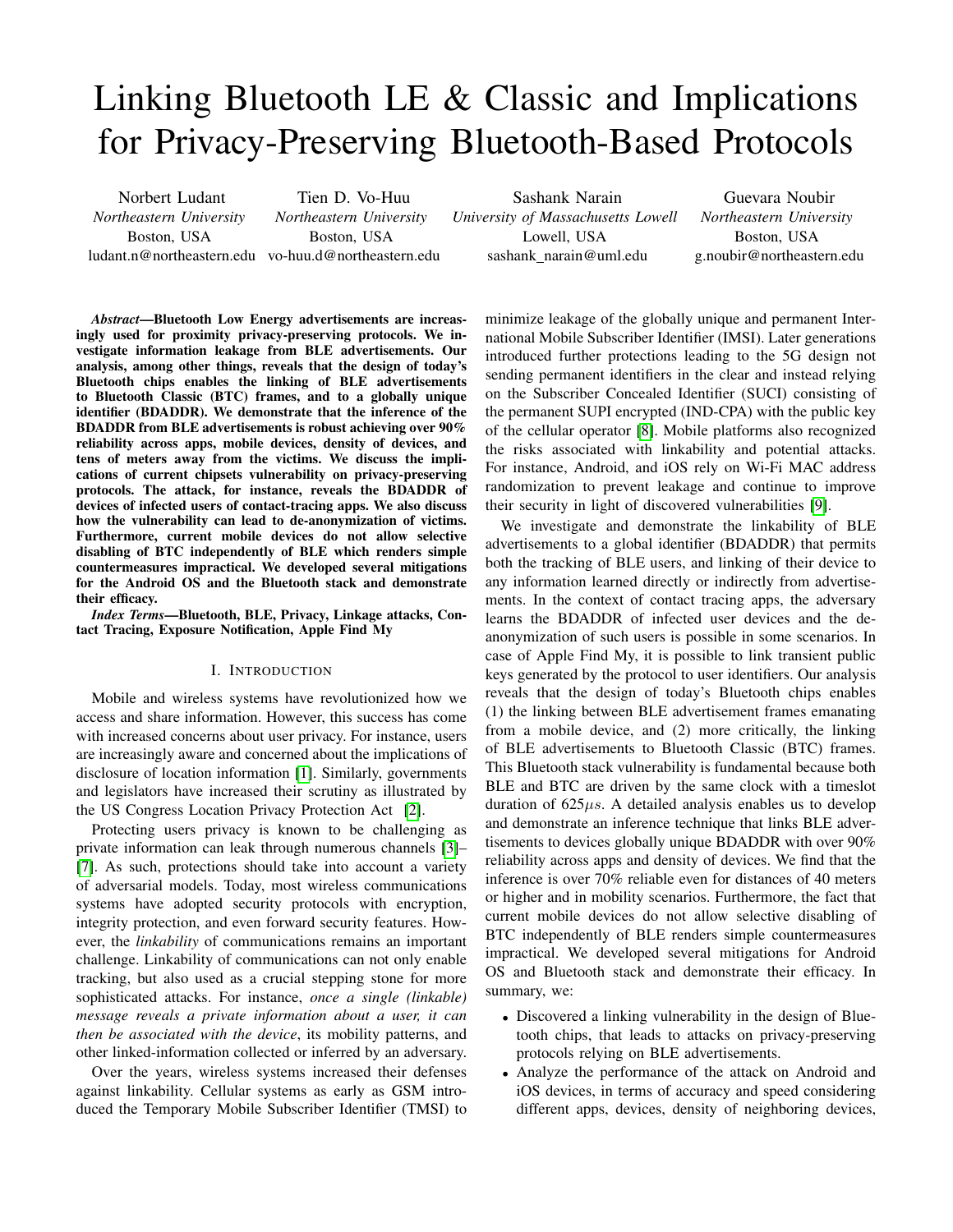distance to target, and types of existing Bluetooth traffic.

- Our analysis indicates that the attack is robust. For instance at a distance of 10 meters, an attacker can link BLE advertisements to the globally unique BDADDR with 77% probability within 1 second of sniffing and with 100% probability within 10 seconds of sniffing.
- We show the implications on privacy-preserving protocols (e.g., linking transient public keys in Apple Find My to BDADDR, or exposing the BDADDR of infected users in contact tracing) and discuss scenarios that can lead to de-anonymization.
- We devise and implement several mitigation techniques for Android to limit the attack's potential. We plan to open source all of our code.
- We responsibly disclosed the attack and proposed mitigations to Google, Apple, and contact tracing systems designers. Google assigned severity S2 to the vulnerability, and Apple is evaluating the impact of this attack.

# II. BACKGROUND: BLUETOOTH AND BLE PRIVACY-PRESERVING PROTOCOLS

Bluetooth protocols were developed over two decades leading to several backward compatible standards. We focus on the latest configuration supported by a vast majority of mobile devices, the Basic Rate (BR) and Low Energy (LE) combined core configuration [\[10\]](#page-13-6). A BR system includes optional Enhanced Data Rate (EDR) and Alternate Media Access Control and Physical (AMP) layer extensions. These protocols are typically referred to as Bluetooth Classic (BTC). Bluetooth Low Energy (BLE) on the other hand aims at minimizing energy consumption. These modes serve unique needs, optimising for energy, bit-rate, and range. However, their physical and MAC layers share common characteristics that prove key to the cross-mode side channel vulnerability. We first provide an overview of the two prominent modes, BTC and BLE, focusing on the mechanisms enabling the attack.

## *A. Bluetooth Classic (BTC) Overview*

BTC operates in the 2.4GHz ISM band, spanning 80MHz. The physical layer uses a Gaussian Frequency Shift Keying (GFSK) modulation (BR mode), and  $\pi/4$ -DQPSK or 8DPSK (EDR mode). The modulated signal is transmitted at a symbol rate of 1Msym/s, thus providing a bit-rate of 1Mbps (BR mode) and 2Mbps or 3Mbps (EDR mode). Signals are transmitted in 79 relatively narrow band channel spaced by 1MHz. The center frequency ranges from 2.4GHz to 2.4835GHz. The channels are determined by their center frequency  $f_k =$  $(2402 + k)$  MHz,  $k \in [0, 78]$  where k is the channel index. A channel is divided into slots of  $625\mu s$ . BTC uses frequency hopping to mitigate interference and selective fading. A BTC packet might last 1 to 5 timeslots but always starts in a synchronized way with the  $625\mu s$  period (see Figure [1\)](#page-1-0).

BTC communicating devices form a network topology called piconet, consisting of a master and up to seven slaves. The master determines the channel hopping pattern and time slots schedule. Therefore, time synchronization is required at

<span id="page-1-0"></span>

Fig. 1: Bluetooth Classic transmissions using TDD Scheme (src. [\[10\]](#page-13-6)). Packets can span multiple slots but are always synchronized to a 625µs period set by the master.

<span id="page-1-1"></span>

Fig. 2: BLE advertising events over multiple advertisement channels (src. [\[10\]](#page-13-6)).

the initialization stage when two devices initiate a connection. Slaves apply an offset to align their local clock to the master clock. The channel hopping pattern is determined by the master's clock and Bluetooth Device Address BDADDR. A BDADDR consists of a Lower-Address-Part (LAP), a Upper-Address-Part (UAP), and a Non-significant-Address-Part (NAP). The LAP of the master device is used to derive the access code for every packet in the piconet and can be extracted from the header during the frame synchronization stage. The UAP of the master device is used to initialize the generation of Header Error Check (HEC), which is whitened together with the rest of the header. As the UAP is not explicitly transmitted and combined with frequency hopping over 79 channels, BTC was considered to be secure in terms of not revealing devices MAC address. However, this has been recently shown not to be true [\[11\]](#page-13-7).

## <span id="page-1-2"></span>*B. Bluetooth Low Energy (BLE) Overview*

BLE operates over the same spectrum as BTC and has a similar physical layer but optimized for energy. BLE has two modulation schemes, using GFSK: LE 1M and LE Coded with 1Msym/s, and LE 2M with 2Msym/s. BLE supports data bit rates of 1Mbps (LE 1M), 500 kbps and 125kbps (LE Coded), and 2Mbps (LE 2M). The spectrum  $[2.4 - 2.4835]$ GHz is divided into 40 RF channels with 2MHz spacing. The channels center frequencies are defined as  $f_k = (2402 + k \times 2)$  MHz,  $k \in [0, 39]$ . There are two categories of channels (1) primary advertising (37, 38, 39) and general purpose  $(0, \dots, 36)$ .

Unlike BTC, the multi-access scheme of BLE divides time into units called events. There are five types of events, *Advertising, Extended Advertising, Periodic Advertising, Connection* and *Isochronous*. We focus on the advertising events for linking BLE to BTC. Advertising events are an important feature specific to BLE. By broadcasting an advertising packet, a BLE device announces its offering of a service. In this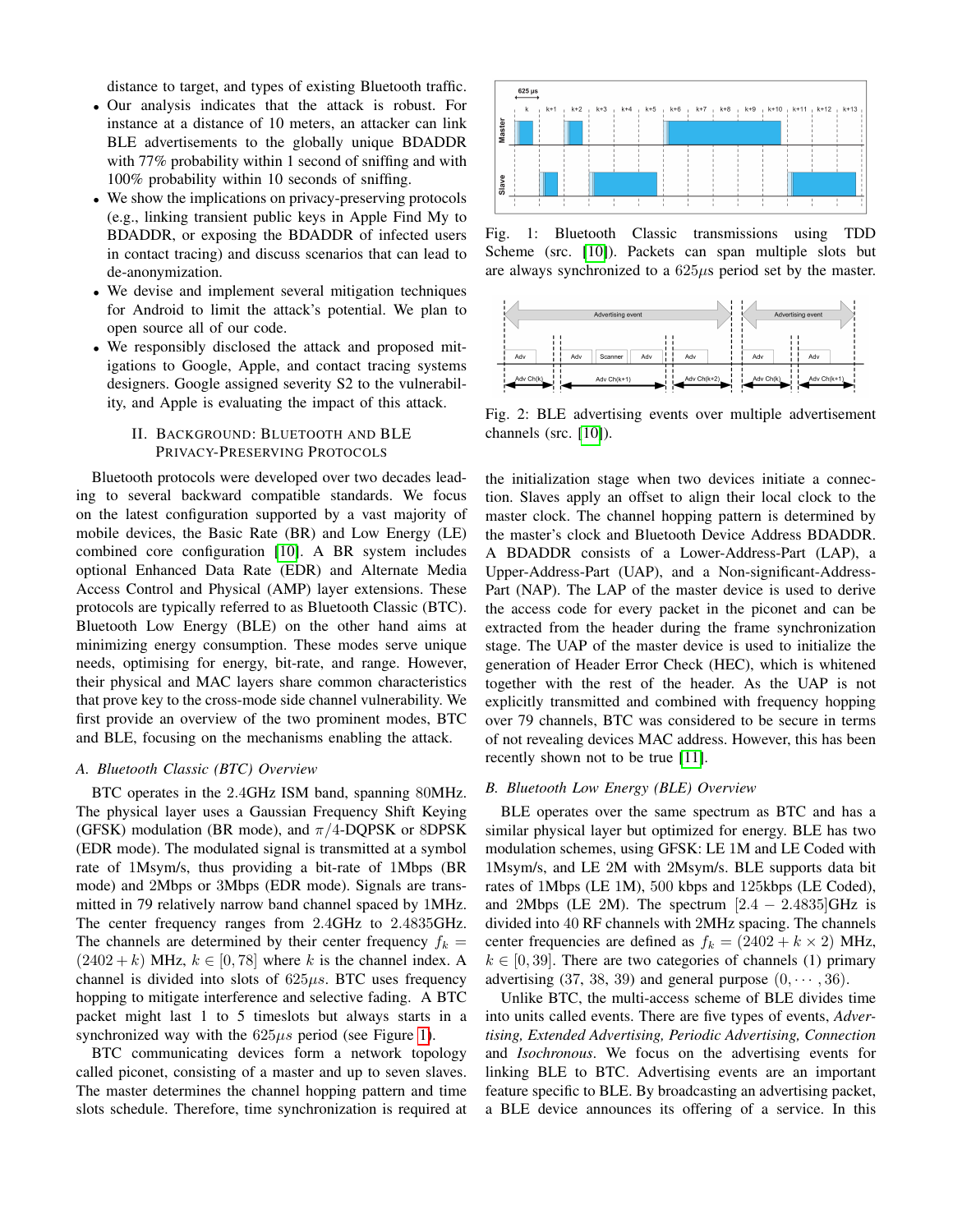<span id="page-2-0"></span>

Fig. 3: Illustration of BLE advertising events timing (src. [\[10\]](#page-13-6)).

scheme, the advertising device is called advertiser and listening devices are scanners. The scanners either ignore or react to advertisements. An advertising event is defined as a time window where advertising packets and their responses occur. Figure [2](#page-1-1) illustrates advertising packets in the same advertising events with the same information transmitted on different advertising channels. The first advertising packet in an advertising event is also the start of the event. The time between two advertising events is composed of a selected fixed duration, called advertising interval and is a multiple of  $625\mu s$  in range 20ms to 10485.759375s; and a delay, called advertising delay which is random in a range of 0ms to 10ms to avoid collision among advertisements from different advertisers. Figure [3](#page-2-0) shows the timing spacing between advertising events.

BLE incorporates a MAC address randomization scheme, triggered after a period of time or whenever a new advertising or connection is initialized. The standard recommends that a random MAC address is re-generated every 15 minutes. This mechanism improves the protection against tracking but vulnerabilities have been shown for certain device implementations [\[12\]](#page-13-8).

## *C. BLE-Based Privacy-Preserving Protocols*

We focus on privacy-preserving protocols like Contact Tracing and Apple Find My, because these protocols explicitly rely on the unlinkability (randomization) of BLE advertisements. Contact Tracing Apps: Digital contact tracing serves an important role in the current COVID-19 pandemic for tracking the spread of the virus [\[13\]](#page-13-9). Concerns about privacy led to several initiatives to design privacy-preserving contact tracing systems. Apple and Google teamed-up to design and embed an "Exposure Notification" protocol in iOS and Android platforms [\[14\]](#page-13-10). Around the world, other groups proposed precursor designs, alternatives, and complementing solutions, including university consortia and research labs (e.g., DP-3T [\[15\]](#page-13-11), PACT [\[16\]](#page-13-12), [\[17\]](#page-13-13) and PACT [\[18\]](#page-13-14)). A common privacy goal of these solutions is to *dissociate any information that might connect a smartphone owner's device to the contact tracing information*. Several studies investigated privacy concerns arising from contact tracing apps [\[19\]](#page-13-15)–[\[24\]](#page-13-16) and some additional protections were also proposed [\[21\]](#page-13-17), [\[25\]](#page-13-18). Several contact tracing apps (e.g., Immuni [\[26\]](#page-13-19), SwissCovid [\[27\]](#page-13-20), COVID Alert [\[28\]](#page-13-21), California COVID Notify [\[29\]](#page-13-22)) were developed using the Exposure Notification Service.

The Exposure Notification service provides privacy through the use of non-personal cryptographically generated identifiers.

Each user is assigned a random 16 byte cryptographic key called the Temporary Exposure Key  $(TEK)$ . This key is setup to roll every day for every user of the system. The  $TEK$ is used to generate two identifiers called Rolling Proximity Identifier  $(RPI)$  and Associated Encrypted Metadata  $(AEM)$ by encrypting the epoch time and a constant using the AES algorithm. In case of the  $AEM$ , the  $RPI$  is also encrypted to link the identifiers together. The generated  $RPI$  and  $AEM$  are broadcast to devices in proximity using BLE advertisements. Another technique that the service utilizes to preserve privacy is generating new  $RPI$  and  $AEM$  values whenever the advertiser's BLE MAC address is randomized. *This way, an attacker is unable to link the identifiers with a device.* The  $TEK, RPI$ , and  $AEM$  are all required to determine whether a user was in contact with an infected user. The infected user uploads their last 14 TEKs to a server. These TEKs (called Diagnosis Keys) are combined and downloaded on all devices and then used to generate  $RPIs$  and  $AEMs$ . A user is alerted of possible contact if their device contains a minimum count of infected  $RPIs$  and  $AEMs$ . We refer the readers to the design documentation for a detailed description [\[14\]](#page-13-10). Although other apps use other cryptographic protocols and algorithms, they all use the same underlying Android BLE implementation for communication, the subject of our analysis.

Apple Find My: Apple introduced the Find My feature to provide customers with a tool to find their devices in a privacy-preserving manner [\[30\]](#page-13-23), [\[31\]](#page-13-24). To perform its intended function, the protocol requires the user to own two Apple devices that share a private key known only to those devices. Corresponding to the private key, the devices generate transient public keys that are broadcast over BLE advertisements. Both private and public keys do not reveal any information about the device owner. In order to mitigate linkability, these public keys change whenever the advertiser's BLE MAC address is randomized. The transient public keys broadcast using BLE advertisements are received by other devices in proximity which use their own location, encrypt the location using the received public key, and then upload the encrypted location and public key's hash value to the cloud. When a user realizes that their device is missing, they use the other device to upload the hash values of public keys as identifiers and download all the encrypted locations corresponding to those hash values. These encrypted locations are then decrypted using the private key to reveal the location of the lost device.

#### III. SYSTEM AND ATTACKER MODEL

#### *A. System Model: The Bluetooth (BTC+BLE) Stack*

We consider scenarios that are common among smartphone users. Bluetooth is embedded in virtually every phone, car, laptop, mouse, keyboard, game console, and wearable device (billions of devices ship every year [\[32\]](#page-13-25)). Its services range from communication with peripherals, audio and video streaming, and even transmission of health information (e.g., fitness trackers). We assume a smartphone user that regularly uses Bluetooth on their device for such services. For the purpose of the attack, it does not matter how the services are used,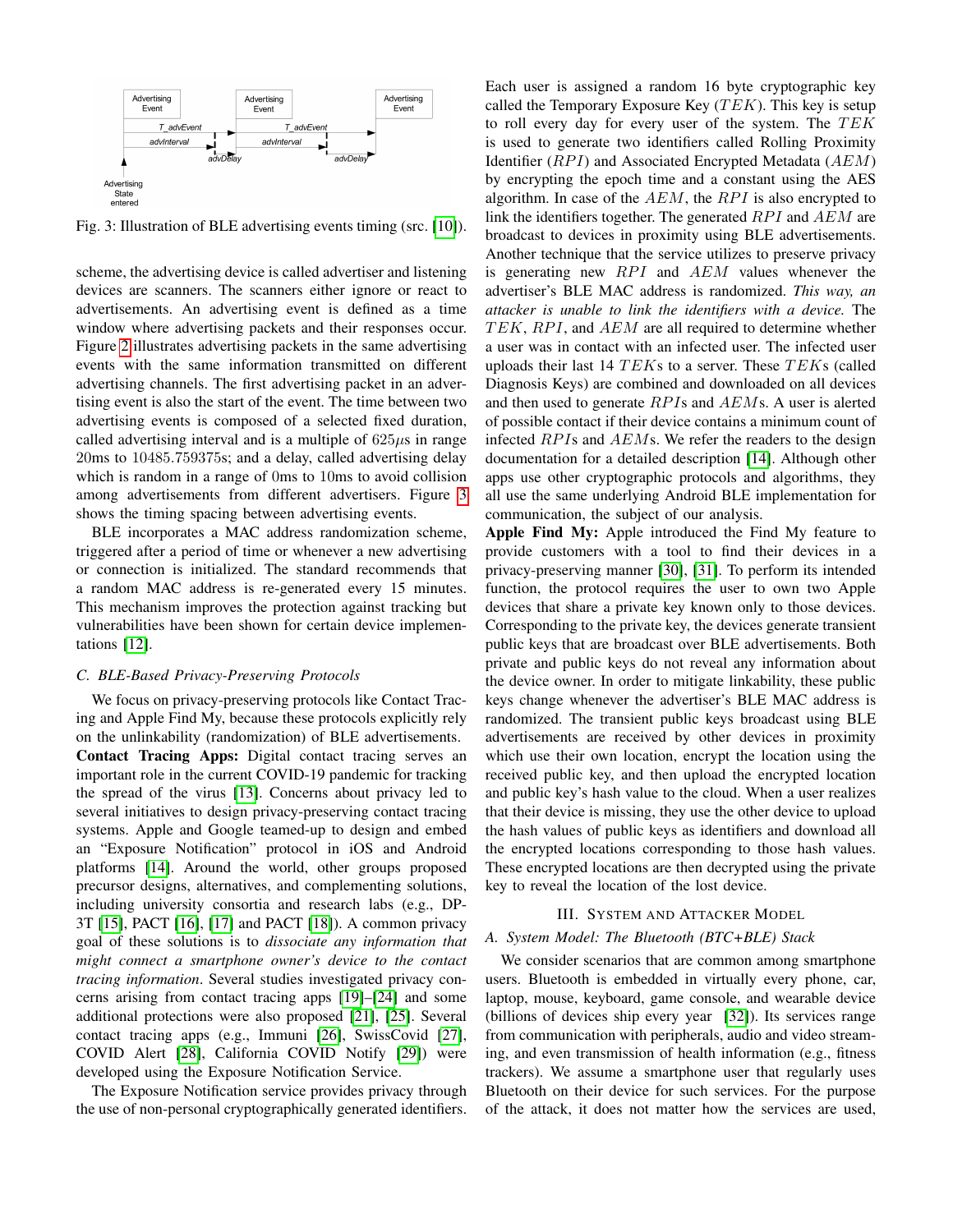<span id="page-3-0"></span>

Fig. 4: Flow Diagram for the Attack System.

what data is exchanged, if a session is active, which apps are used, or the mode of transmission.

Current Android and iOS devices support both BTC and BLE. BLE is used by many services for data transmission and advertisements. Examples of some services include Samsung Health, Apple Find My, Apple iBeacon, and Apple/Google Exposure Notification (contact-tracing). We focus on BLE advertisements, the communication medium used by the examples above. We assume the advertisements are running in the background. This is now a common scenario for millions of users that run the aforementioned apps on their smartphones as these apps start broadcasting as soon as the device is booted and keep broadcasting at all times.

#### <span id="page-3-2"></span>*B. Attacker Model: Abusing BTC+BLE Timing Information*

We assume an attacker in proximity to the victim(s). The attacker is able to record and process RF (I&Q) samples in the 2.4GHz band. This can be achieved using a software defined radio (SDR) or even mobile phones supporting the Nexmon framework [\[33\]](#page-13-26). The attacker records relevant BTC and BLE packets and their timestamps. This might include public keys for Apple Find My, RPIs from Exposure Notification, and user identifiers [\[34\]](#page-13-27). We also assume that the attacker is able to retrieve public information for each of the considered systems. In the case of Exposure Notification, this includes the published Diagnostic Keys of infected users. For Apple Find My, it would include the encrypted location given the device randomized public key hash. The attacker is passive and does not inject wireless signals or interact with the victim.

#### IV. LINKAGE AND TRACKING: ATTACK OVERVIEW

We first provide an overview of the attack approach, then discuss the characteristics of the side-channel linking BTC and BLE. Through a set of experiments, we demonstrate the existence of a dependency, although noisy, between transmission times. We then summarize the challenges that need to be investigated to understand the full potential of the attack.

# *A. Overview of the Attack*

The goal of the attacker is to (1) link BLE advertisements and BTC transmissions, (2) derive globally unique identifier from BTC transmissions (BDADDR), and (3) use the link for tracking BLE users and for linking their device to any information learned directly or indirectly from the advertisements. To achieve this goal, the attacker needs to handle multiple steps - from the correct reception of RF emissions, to extracting timing information and finally discerning which transmissions are coming from the same device. The key components and flow of the attack is outlined in Figure [4.](#page-3-0)

First, our attack system decodes the RF samples to simultaneously extract information of both BTC and BLE transmissions. For BTC, this includes the global BDADDR and the timestamp of each packet received. For BLE, the information includes the BLE advertisements (BLEADV) and their timestamps. The collected information is then processed to derive a timing relation between each pair of BDADDR and BLEADV. The timing relation, in this context, is the alignment quantification between the clock of BTC and the clock of BLE. Intuitively, if a device supports both BTC and BLE, their modules are combined in the same Bluetooth chip and their time reference is derived from the same clock source.

The inference algorithm is the core of the attack. It computes the time alignment between BTC and BLE transmissions addressing the peculiarities of BLE as described in section [IV-D,](#page-4-0) such as irregular channel offsets. We first show preliminary results in Section [IV-B,](#page-3-1) and delve into the details of the attack in Section [V.](#page-5-0)

# <span id="page-3-1"></span>*B. Coupling of BTC and BLE Advertisements*

The key premise of the attack is that BLE advertisements can be linked to BTC transmissions, which themselves reveal the device BDADDR. Our initial guess was that given the similar frequency-hopping pattern of BTC and BLE (1,600 hops per second) and the high integration of Bluetooth SoCs, it is likely that both radios are driven by a common clock. We conducted a set of basic experiments to determine the nature of coupling between BTC and BLE advertisements.

The results of our preliminary analysis are shown in Figure [5.](#page-4-1) Details of the experimental setup are in Section [VI.](#page-6-0) These results compare the time alignment of two different sets of BLE advertisements with the same set of BTC transmissions. The first set of BLE advertisements are transmitted from the same device as the BTC transmissions (our test device), while the second set corresponds to the BLE advertisements of another device. Figure [5a](#page-4-1) shows the alignment of BTC transmissions with BLE originating from the same device (modulo  $625\mu s$ ), while Figure [5b](#page-4-1) shows the alignment of second BLE set from other device. This result confirmed our intuition of coupling between BLE advertisements and BTC emissions (i.e., either fixed *low* offset or *fixed* offset around  $\pm 110\mu s$ ). In Section [V,](#page-5-0) we show that these offsets result from irregular transmissions, scanning request-respond procedure, channel impairments, etc. The offset to the other device is *non-constant*. Yet, it is not trivial to infer the coupling since there are multiple fixed-offset patterns (two in Figure [5a\)](#page-4-1). As we do not have visibility into driver implementations, we have not been able to confirm our intuition for the reason of these offset patterns. We leave the detailed analysis of this artifact for future work.

Another observation during preliminary analysis was that even when BLE MAC randomization occurred, the timing of advertising events remained the same since the randomization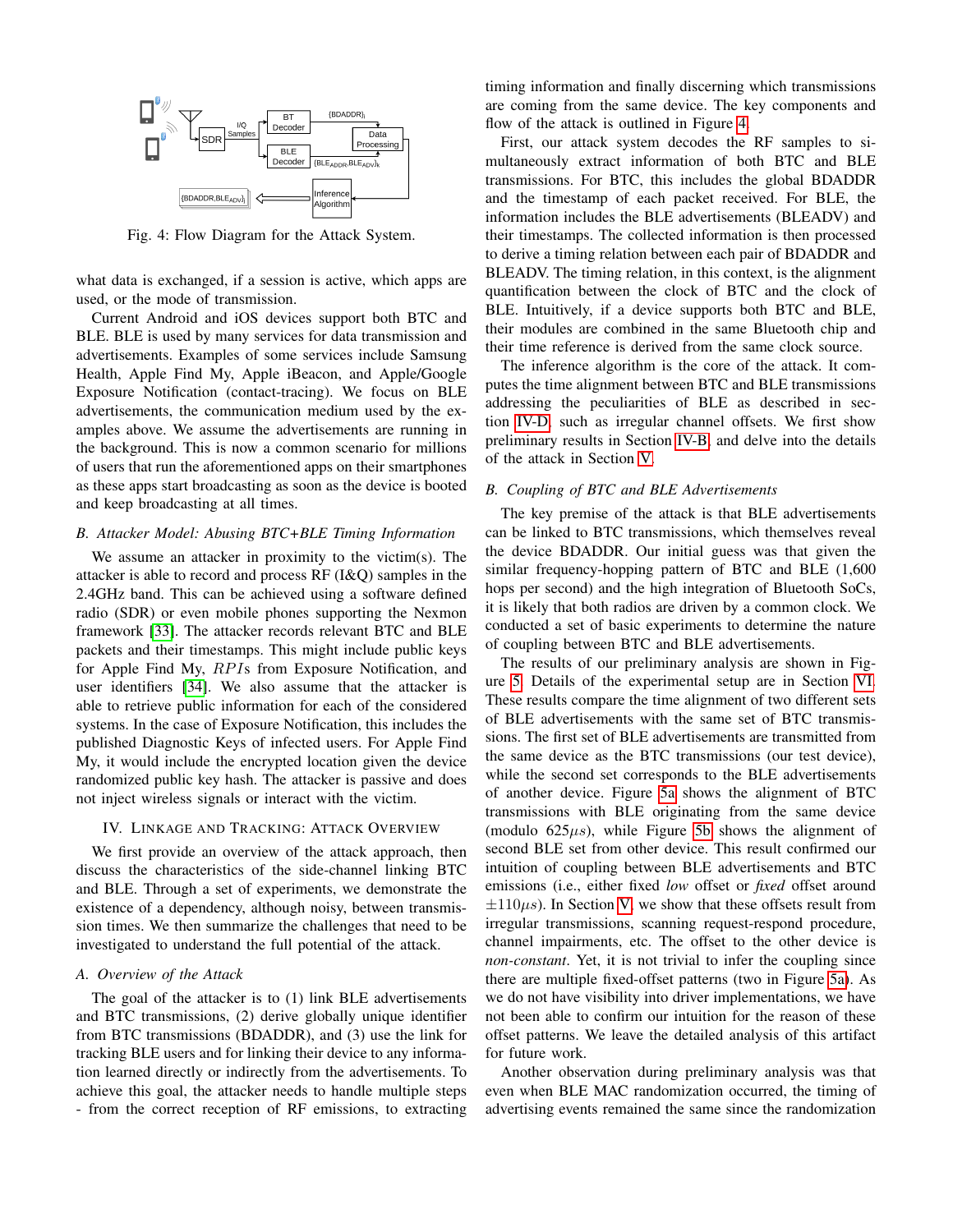<span id="page-4-1"></span>

(a) Time offset between BLE advertisements of test device with the BTC transmissions from the same device.



(b) Time offset between BLE advertisements of test device with the BTC transmissions of another device.



Fig. 6: Linkability ecdf RMSE

Fig. 5: Example of BLE advertisement coupling with BTC transmissions from the same device (left) and with different device (right).

does not affect the baseband clock of the Bluetooth module. This makes it possible to link BLE advertisements pre- and post- randomization by computing the alignment between BLE advertisements, instead of linking them to BTC transmissions. As such, this attack could potentially be used to link BLE advertisements over long periods of time in the absence of BTC emissions. These preliminary results support our hypothesis that BTC and BLE can be linked in the wild, and indicate the necessity of an in-depth analysis for a robust attack.

#### <span id="page-4-2"></span>*C. Reliability of a Simple End-to-End Attack*

In light of our early analysis, we developed a basic endto-end attack for linking BTC and BLE transmissions in scenarios without any knowledge about a specific target device. Our only assumption is that the target is transmitting BLE advertisements along with an active BTC connection. We note that this is a realistic attack scenario as many apps such as Exposure Notification, Apple Find My and iBeacon rely on BLE advertisements, while users still rely on BTC for streaming music and videos to their headsets. As such, the two may often be used together enabling the attack.

Analyzing 10 seconds of samples, we report on the Root Mean Square Error of offset between BLE and BTC in Figure [6.](#page-4-1) We link BTC transmissions and BLE advertisements from Immuni [\[26\]](#page-13-19), a contact tracing app, only 20% of the time (using a RMSE threshold of 13). These initial results indicate not only the possibility of a robust attack but also the need for a systematic analysis accounting for various nuances of BTC/BLE, Android Bluetooth Stack, mobile apps, etc.

#### <span id="page-4-0"></span>*D. Challenges Impacting Attack Performance*

The challenges in inference arise due to the nature of a sniffing attack at the physical layer, the complexity of Bluetooth protocols and the heterogeneity of hardware implementations.

*Wireless impairment.* The attack relies on sniffing and decoding RF emissions. It is therefore limited by the channel impairments, such as the impact of interference and distance to the target devices. These limitations are particularly significant for BLE advertisements, especially in the case of Exposure Notification which is setup to transmit at low power. In crowded scenarios with multiple wireless devices, as the interference and collisions are unavoidable, the quality of our sniffing is significantly impacted.

*Unexpected timing offset pattern.* The coupling of BLE advertisements and BTC transmissions appear as a constant offset but not always small. Furthermore, the timing offsets are a combination of multiple patterns resulting in the challenge of distinguishing between a bias misalignment, which can be compensated for, and a real misalignment of a non-coupling.

*Tight coupling of BTC and BLE in Android.* The Android OS provides no automated mechanism to disable BTC even when all paired devices are disconnected. Furthermore, the OS couples BTC and BLE together such that apps must enable BTC on the device if they need to use BLE advertisements. The above scenarios increase the possibility of a device to reconnect with a previously paired device even when not required. The OS provides no notifications of concurrent BTC and BLE transmissions making mitigations more challenging.

## *E. Privacy Implications of the Attack*

The linking of BLE advertisements to a device BDADDR breaks a key assumption of privacy-preserving BLE-based protocols as most explicitly and critically rely on the unlinkability (randomization) of BLE advertisements. In case of the Exposure Notification service, the BLE advertisement data consists of the  $RPIs$  broadcast by the user devices. These  $RPIs$  are generated such that they do not reveal the user's identity. However, the vulnerability we expose will link them to the BDADDR. An adversary (or coalition) that periodically downloads the Diagnosis keys, can then generate the RPIs of *infected* users and compare them to RPIs previously recorded and linked to BDADDRs. This does not fully de-anonymize the infected users. However, it can serve as a stepping stone to full de-anonymization of infected users when combined with any other side-channel or attack that links the BDADDR to users private information. For instance, on Android, system apps can already access the BDADDR of the device, Bluetooth multi-player games can access the BDADDR of paired devices, as can paired IoT devices such as smart speakers. These apps can potentially link the BDADDR to any information they have about the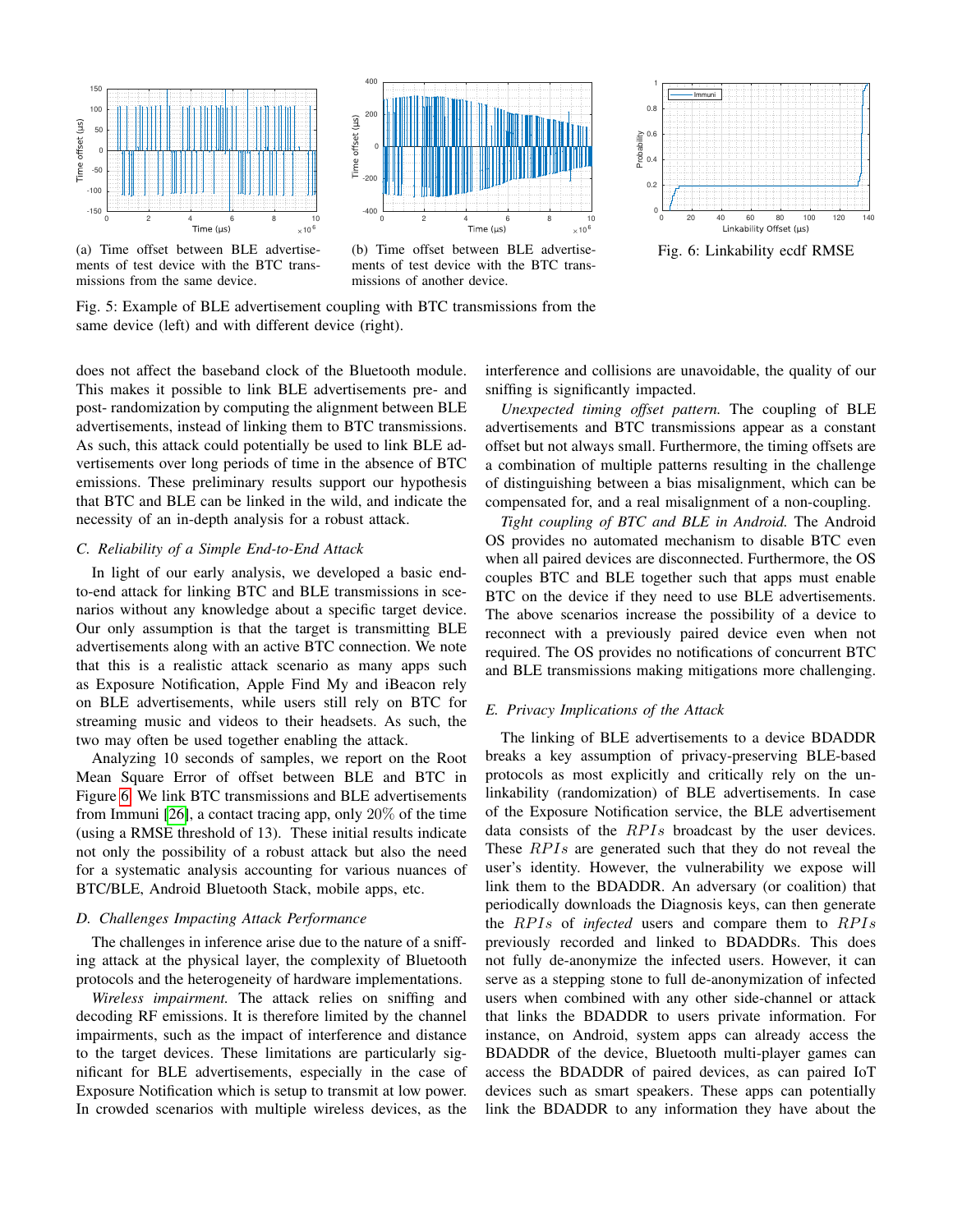user. Recent works [\[34\]](#page-13-27), [\[35\]](#page-13-28) demonstrated that other BLEbased Apple protocols such as AWDL, AirDrop and Nearby Action can reveal user identifiers such as hostnames, email hashes and phone number hashes. In case of hostname, the study revealed that about 75% of these hostnames contain the user's first or last name or both. With sufficient incentives, it is imaginable that an underground market could emerge for linking BDADDR to user identities especially because it is now possible to track users based on their BDADDR [\[11\]](#page-13-7).

In case of the Apple Find My service, the BLE advertisements broadcast transient public keys that are not tied to a user. Since the only information retrievable (by an adversary who knows the transient public key hash) from Apple's servers is the location encrypted with the transient key, it is harder to imagine powerful attacks that leverage the BTC-BLE linkage vulnerability. One possible attack assuming an adversary who knows the BDADDR of a target user (as discussed above) is that he can then link the public keys to the user identifier. An adversary (or coalition) can use this knowledge to launch a targeted attack where they first steal the user's device, and then start spoofing their location and encrypting the spoofed location using the user's public keys. This can cause the user to identify the lost device location at a spoofed location of the attacker(s) choice, leading to physical threats to the user.

Given that the BTC-BLE linkage vulnerability appears to have more severe impact on the Exposure Notification protocols, we will focus mostly on such applications.

# V. THE DETAILED ATTACK

# <span id="page-5-0"></span>*A. Analyzing BLE and BTC Coupling*

We first analyze the nature of the coupling between BLE and BTC. We setup a Samsung Galaxy S6 phone to stream audio to a Bluetooth headset over BTC, while broadcasting BLE advertisements using a mobile app. The app called Immuni uses Exposure Notification service as its underlying BLE advertiser. Immuni is the official exposure notification app of the Italian government and is used by over one million users. For this part, we posit that Immuni is representative of many contact tracing apps. We note that this experiment was performed in an environment with proximity to several other devices using BTC communication and BLE advertisements. This enabled us to also determine whether there could be other devices with clocks aligned with our test device.

Our analysis follows the attacker model of Section [III-B.](#page-3-2) We built an integrated and synchronized SDR-based BLE decoder [\[36\]](#page-13-29) with BTC decoder [\[11\]](#page-13-7). We use a USRP B210 SDR to sample half of the Bluetooth spectrum. First, we record all BTC transmissions and BLE advertisements over a 10s interval. To protect the privacy of individuals in our environment, we record only timestamps, BLE randomized address and service UUID. From the recordings, we calculated the time difference between each BLE advertisement and the closest BTC transmissions (modulo 625  $\mu s$ ). This time difference is used to determine whether a BTC transmission and BLE advertisement are from the same device, specifically our test device. A low time difference indicates a higher probability of linkage between same device BTC and BLE transmissions. Similarly, a higher difference may indicate that the BTC transmissions and BLE advertisements are from different devices.

To analyze the coupling, we collect 10 second recordings every minute for a 1 hour period. Our goal was to determine if the attack is achievable and repeatable over extended periods of time. The attack system is implemented following the flow graph of Figure [4.](#page-3-0) We compute the time alignment between each BLE advertisement and BTC transmission. In order to have a single metric to determine how well linked -or not-BTC and BLE transmissions are, we compute the Root Mean Square Error (RMSE) of the misalignment values for each recording. A linkability threshold is set to determine the maximum misalignment per packet.

Irregular transmissions. As described in Section [II-B,](#page-1-2) a BLE advertiser should transmit the same advertisement over all three channels (37, 38 and 39) within an advertisement event. We found the transmissions over the first channel typically aligned to BTC transmissions from the same device. However, subsequent transmissions within the event are not necessarily aligned to the BTC transmissions. In other words, if advertisements within an event are sent over channels  $N$ ,  $N+1$  and  $N+2$  in that order, the transmission on channel N will be aligned to BTC transmissions from the same device, but  $N+1$  and  $N+2$  will see an *offset* to channel N. Furthermore, in our initial experiments on several Android devices, we observed a *second* abnormality. Frequently transmissions on a specific channel would not occur, but the remaining channels would still transmit an advertisement. This irregular behavior was what led to the low performance for the attack described in Section [IV-C.](#page-4-2) The behavior mandates that a robust attack algorithm should not rely on a specific channel and fixed offset but should adapt to account for such variability. To rule out problems with our SDR setup, we implemented a simple BLE scanner app for Android to monitor advertisements. The scanner app confirmed the irregular behavior that advertisements are sometimes not transmitted over specific channels for extended periods, up to 10 seconds.

Unexpected channel offset. In a BLE advertising session, subsequent advertisements transmitted over the same channel are typically aligned for the entire duration of the session. As such, the time offset from channel N to  $N + 1$  or to  $N + 2$ remains constant. However, this is not always the case. An example is the presence of a connectable or scannable flag in the advertisement (e.g., ADV IND, ADV SCAN IND). Such flags trigger a response after transmitting the advertisement on channel  $N$  that can cause a delay in advertising packets on subsequent channels. Furthermore, the separation between channels  $N$ ,  $N+1$  and  $N+2$  can vary depending on the device as well as advertisement configuration. Analyzing the channel offset for a set of devices, we found a varying interval between advertisement packets. Even for the same app, we measured separations between channels 37 and 38 of 380us and 1.25ms for two different devices. Moreover, the advertising interval is affected by the choice of advertising app.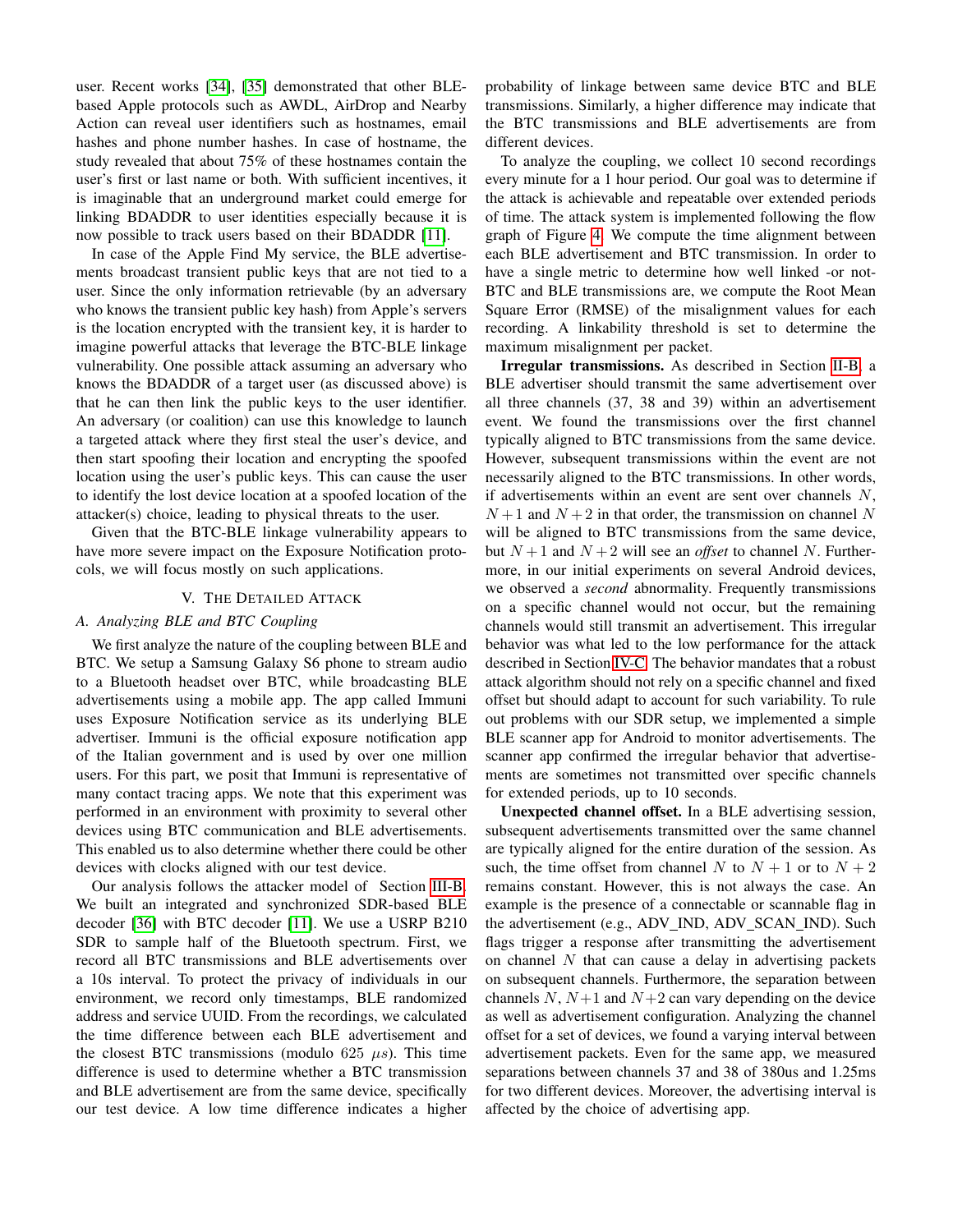#### *B. Linking Same Device BTC-BLE Transmissions*

To link a BLE advertisement to the BTC BDADDR, we need to quantify the misalignment of corresponding packets timestamps. This quantity is computed as the time difference between each BLE advertisement and the nearest BTC transmission (modulo 625 $\mu$ s). The modulus 625 $\mu$ s is in fact the time unit defined in BTC, to which all BTC transmissions in a piconet are aligned to. In BLE, the advertisements instead align to advertising events with random intervals. Despite different schedule procedures in BLE and BTC, our techniques still infer the alignment and reveal the linking. For ease of presentation, we describe the attack for a window of samples:

- 1) Record I&Q RF samples of considered spectrum.
- 2) Process signal and decode to reveal  $N$  BTC transmitters  $\{BTC_i\}, i \in [0, N-1]$  and  $M \times K$  BLE advertisements  ${BLE_{i,k}}$ ,  $j \in [0, M-1]$ ,  $k \in [0, K-1]$ , where M and  $K$  are the number of different advertisements and number of different advertising channel indices respectively.
- 3) For each combination of  $BTC_i$  and  $BLE_{i,k}$ , compute the time distance (modulo 625 $\mu s$ )  $\{D_{i,j,k}^{(l)}\}, l \in [0, L-1]$ for each of L  $BLE_{j,k}$  advertising packets and the nearest  $BTC_i$  packets then derives the combination's score as:

• 
$$
S_{i,j,k} = \sqrt{\frac{1}{L} \sum_{l=0}^{L-1} (D_{i,j,k}^{(l)})^2}
$$
 if  $k = 0$ 

- $S_{i,j,k} = \sqrt{\frac{1}{L} \sum_{l=0}^{L-1} (D_{i,j,k}^{(l)} mode(\{D_{i,j,k}\}))^2}$  if  $k > 0$ 4) The attacker links  $BTC_i$  and  $BLE_i$  if  $(S_{i,j,k} < \overline{S}$  &
- $L_k > \bar{L}$ , where  $\bar{S}$  and  $\bar{L}$  are the thresholds of score and of number of advertising packets respectively.

Consider an attacker performing a linking attack against N BTC devices and M BLE Advertisements. In this scenario, each BTC device is a master in a connection with a slave. The master devices, as combined BTC-BLE cores, broadcast M BLE advertisements in parallel with BTC transmissions.

First, the attacker starts a recording of the wireless environment to capture signals emitted by the Bluetooth devices. Then, process the recording to derive information such as BTC BDADDRs and timing of its packets, and BLE Advertisements (MAC address) and timing of associating packets. The attacker now has two sets of data, one of N BTC devices  $\{BTC_i\}$  and the other of BLE advertisements  $\{BLE_i\}$ .

Second, the attacker analyzes the coupling of each pair of BTC device and BLE advertisement. To analyze the coupling of a pair, we use the time difference (modulo  $625\mu s$ ) between each BLE advertising packet and the nearest BTC packet. This searching for the nearest is limited to a window of time around the examining BLE advertising packet to prevent possible effect of the drift in the device's Bluetooth clock. If there is no BTC packet found in this window, we discard the BLE advertising packet. Since each advertisement can be transmitted on multiple channels, we consider the timing on each channel separately and denote  $k \in [0, K - 1]$  as channel index of  $K$  advertising channels in use. At the end of this stage, for each pair of BTC device  $BTC_i$  and BLE advertisement  $BLE_{j,k}$ , we obtain a vector of L elements timing offset values  $\{D_{i,j,k}^{(l)}\}, l \in [0, L-1]$  for each BLE advertising packet on each channel to nearest BTC packet.

In the last stage, we quantify the coupling by computing a score  $S_{i,j,k} = \sqrt{\frac{1}{L} \sum_{l=0}^{L-1} (D_{i,j,k}^{(l)})^2}$  as the Root-Mean-Square-Error of the timing offsets for each pair of  $BTC_i$ and  $BLE_{i,k}$ . Lower score correlates with likely linkability. A linking decision is made based on experimental thresholds as 1) if  $S_{i,j,k} < \overline{S}$ , where  $\overline{S}$  is a score threshold, and 2) if  $L_k > \bar{L}$ , where  $L_k$  is the number of BLE advertising packets and  $L$  is its required amount. From our measurements, we find that an experimental threshold of 10  $\mu$ s is able to clearly delimit transmissions originating from one device.

As stated in the previous subsection, we find that channels following the initial channel are not aligned to 625  $\mu s$ , a priori limiting the use of channels other than the initial one. Nonetheless, we find that although the offset on subsequent channels appears to be device and advertisement specific, this offset is constant for the same advertisement. This fact makes it possible to align channels  $k + 1$  and  $k + 2$  to 625 by computing and substracting the most repeated offset value -the mode- for a given advertisement. Transmissions coming from other devices do not have a constant offset, as they drift over time (fig. [5\)](#page-4-1). In this way, we are able to rely on channels other than the initial one for our linkability attack.

We also observed abnormal offset values caused by scanning procedures triggered within an advertisement event. Due to the asynchronous nature of the scanning, an advertising packet on the second and third advertising channels can be delayed by a specific or random amount of time depending on the manufacturer's implementation, adding unexpected values to the timing offset on these channels. As the actual value of the added offset is not possible to forecast, we do not rely on measurements from an advertisement event that had a scanning procedure triggered.

#### VI. EXPERIMENTAL EVALUATION SETUP

<span id="page-6-0"></span>The goal of our measurements is to understand the potential of the vulnerabilities across devices with different chipsets, across multiple apps, as well as the impact of range, density of devices, and existence of a BTC connection.

For our experiments, we use a low-cost USRP B210 SDR to record a portion of the Bluetooth RF spectrum. The USRP B210 is able to cover 56 MHz of the target RF bandwidth. We sample the lower 44 MHz of the BT spectrum. In this way, measurements with the B210 board include half the BTC bandwidth and channels 37 (2402 MHz) and 38 (2426 MHz) of BLE advertisements. Note that this does not limit the attack, as advertising apps broadcast the same information on channels 37, 38 and 39. We do not record the whole bandwidth as it would require two B210 or more expensive SDRs. Later, we show this setup sufficient for highly accurate attacks. The SDR records the RF spectrum in the form of I&Q samples that it relays to the host computer over USB 3.0.

To evaluate the effect on multiple smartphone models in differing scenarios, we chose the following devices for our experiments - Samsung Galaxy S6 (SGS6), Pixel 3A, Xiaomi Mi8, Motorola Moto G5 Plus and iPhone X. These devices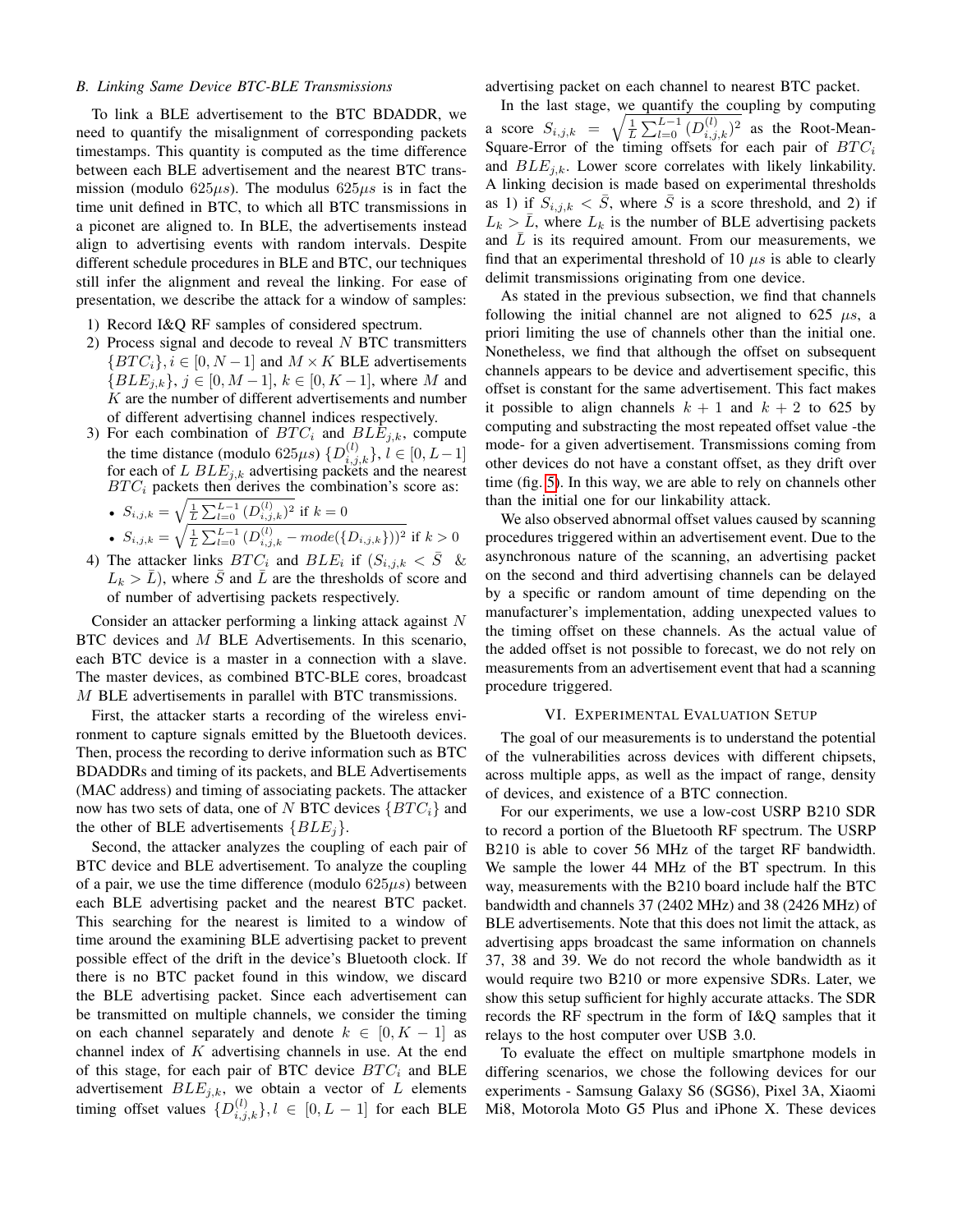encompass different chipsets, operating systems and hardware drivers. Along with the devices, we explore whether only specific apps and/or advertisement configurations are affected by the vulnerability or whether it is fundamental to all BLE advertisements. We select a set of apps to answer this question. Our baseline app was nRF Connect that directly uses the Bluetooth API and permits configuring advertisements parameters such as transmit power and latency. Secondly, we choose an app that uses the Exposure Notification API - Immuni. Different apps may have different implementations but their underlying mechanism is the same. Immuni is quite mature and was among the first Exposure Notification apps. It was downloaded more than 1.5 million times from the Google Play Store. We also explore an alternative app to Immuni called StopCovid [\[37\]](#page-13-30) that does not utilize the Exposure Notification API. Instead, it sends BLE advertisements containing identifiers generated from the ROBERT protocol [\[38\]](#page-13-31). Finally, we select Find My as a specific app for iOS devices.

We setup the aforementioned devices in three different scenarios to understand the impact of various factors:

*a) Scenario A:* This is the most controlled one in our evaluations, yet emulates real-world BTC and BLE usage. The scenario is comprised of a residential area that exhibits low to average amounts of traffic from both BTC and BLE devices. We place our test devices at random locations of this area. They stream music over BTC and transmit BLE advertisements using the apps under test. We found an additional 20 BLE advertisers and 2 BTC devices during our measurement. This low noise scenario is useful because it allows us to evaluate the performance across different devices and apps while avoiding the randomness associated with excessive RF interference and packet collisions.

*b) Scenario B:* This consists of an office environment with many devices operating in the 2.4 GHz spectrum, using both Wi-Fi and BT. In addition to the traffic generated in typical offices, this specific area includes two IoT labs resulting in a crowded scenario. All devices considered, this scenario presents more than 100 BLE devices advertising concurrently and transmissions from 20 different BTC devices, leading to significant interference. We placed our test devices in random locations of this office with each device using similar levels of BTC and BLE transmissions as the first scenario.

*c) Scenario C:* Due to limited physical space in the previous scenarios, we include another scenario in a football field about 100 meters in length. We intentionally place our devices far away at 20m, 40m, 60m in this field to measure the viability of performing the attack from a distance.

As all three scenarios described are public and not isolated, we take precautions to ensure that the information we record does not contain any private information of individuals. To that end, we only record timestamps, BLE random addresses and Service UUID to identify the application being used.

#### VII. ATTACK EXPERIMENTAL EVALUATION RESULTS

We describe the results of the attack evaluation in the considered scenarios, exploring the impact of metrics relevant

<span id="page-7-0"></span>

Fig. 7: Probability of linking BLE Exposure Notifications and Find My to de-anonymized BTC for different recording sizes.

for a real world attack, such as recording time, chipset, BLE and BTC traffic or apps used.

## *A. Impact of Recording Time*

A key attack metric, especially for Exposure Notification Service due to its low transmit power, is the duration the attacker needs to be in the vicinity of a victim. To understand its impact, we consider recording intervals of 1s, 2s, 5s and 10s. This emulates the scenario where the victim just passes by the attacker or the attacker follows the victim closely for a short duration. We use the setup described in Scenario A, and place 5 different devices each one connected to a BT device. The devices were configured to stream audio over BTC and transmit BLE advertisements. We setup the Android devices to transmit Exposure Notification advertisements and iPhone to transmit Find My advertisements. We took 10s recordings every minute for half an hour, resulting in 300s of total RF spectrum recordings. Then, we split the recordings based on the chosen interval and analyzed them independently. We computed, for each chunk, if we are able to link BTC transmissions and BLE advertisements for the target devices.

Figure [7](#page-7-0) shows the probability of linking Exposure Notification and Find My BLE advertisements with same-device BTC transmissions. Note that the advertising period for Find My is 2s, hence the low linkability probability for 1s recordings. Nonetheless, due to iPhone X transmitting at high power, the system already achieves 95% linkability probability with 2s recordings, increased to 100% for 10s recordings. For exposure notification, we see that, even for 1s recordings, our system is able to link correctly devices advertising Exposure Notification 77% of the time. For 10s recordings, the system correctly links devices almost 100% of the time. One factor resulting in increased attack performance is the frequency of advertisements. Exposure notification advertisements are transmitted once every 260 to 280ms, and Find My every 2s. This leads to only 3-4 packets recorded in 1s and 1 packet every 2s respectively. As such, we lower the threshold for the minimum number of packets required for inference leading to false positives. The problem disappears with 10s as sufficient count of BLE advertisements are recorded.

#### *B. Impact of Bluetooth Chipset*

We analyze whether the attack affects all devices equally, or if certain devices are more vulnerable. We use the setup from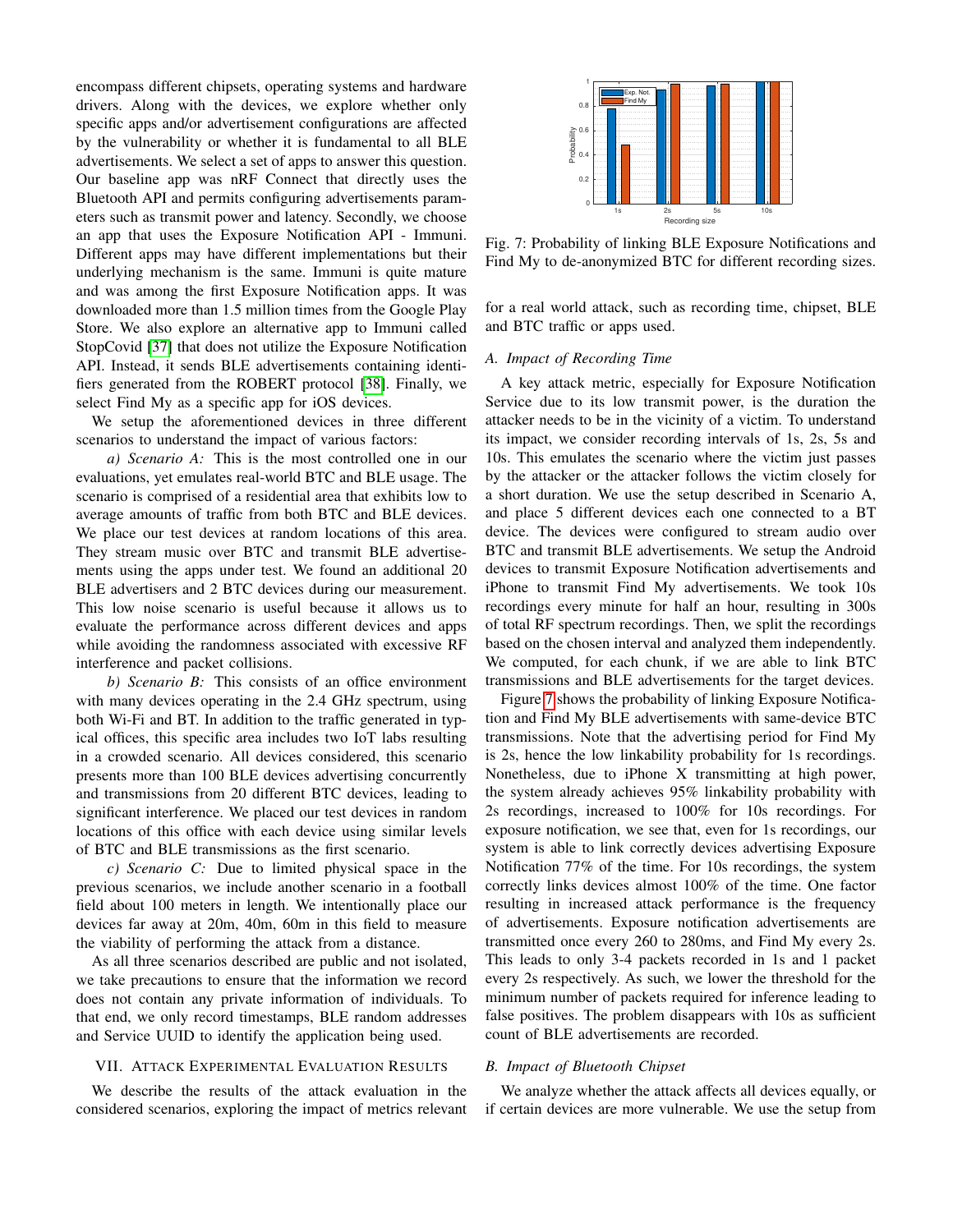<span id="page-8-0"></span>

|                       | SGS6(1)          | SGS6(2)          | Pixel 3A         | Xiaomi Mi8       | Moto G5P         | iPhoneX        |
|-----------------------|------------------|------------------|------------------|------------------|------------------|----------------|
| 1 <sub>s</sub>        | 0.8615           | 0.8659           | 0.9011           | 0.8399           | 0.9219           | 0.965          |
| 2s                    | 0.9358           | 0.9231           | 0.9658           | 0.9391           | 0.9524           | 0.9708         |
| 5s<br>10 <sub>s</sub> | 0.9825<br>1.0000 | 1.0000<br>1.0000 | 0.9831<br>1.0000 | 0.9655<br>1.0000 | 0.9643<br>1.0000 | 0.975<br>1.000 |
| # Pkts                | 7627             | 5096             | 15461            | 3711             | 21539            | 13679          |

TABLE I: Probability of linking an advertisements to a BTC device for different devices and recording sizes.

Scenario A, with all our devices streaming audio over BTC and concurrently broadcasting BLE transmissions. For this experiment, to remove any app specific artifacts, we used nRF Connect for the BLE advertisements on Android devices. We chose nRF Connect for Android because our analysis showed it is more stable than other apps. This could be due to the fact that all other apps perform intensive cryptographic operations. Similar to the previous experiment, we recorded 10 seconds of RF spectrum every minute for 30 minutes, and then split the data into different chunks based on recording intervals.

Table [I](#page-8-0) summarizes the results showing the probability of linking BLE advertisements to same-device BTC transmissions, for each test device. Note that for Apple iPhone X we use Immuni as we found it to be reliable on iOS, unlike nRF Connect which is not as configurable as its Android counterpart. The probability values range between 84% (Xiaomi Mi8) for 1s recordings to 100% for 10s. The probability for 10s is 100% for all devices in our set showing that the attack is robust across devices and chipsets. Comparing all devices, we see slight differences in linkability that we mostly attribute to the spectrum being congested.

Although our results indicate that the performance of the attack is not related to the device, we did observe some artifacts during our experiments. We observed that the alignment between BLE and BTC is tighter for some devices/chipsets. For example, we find that both Samsung Galaxy S6 phones (SGS6(1) and SGS6(2)) have a very similar mismatch per packet, between  $5\mu s$  to  $10\mu s$ . On the other hand, Xiaomi Mi8 and Pixel 3A BTC-BLE packets are generally more tightly synchronized, with errors per packet of at most  $2\mu$ s.

# *C. Impact of App and Advertisement Configuration*

We analyze the potential impact of different advertisement configurations like transmit power and latency on attack performance. For this evaluation, we ran measurements placing a Samsung Galaxy S6 and an iPhone X in our Scenario A. To compare both the impact of different apps using BLE and the advertisement configuration itself, we ran Find My on iPhone X and Immuni, StopCovid, and two parallel BLE advertisers using nRF connect on the Samsung Galaxy S6. The first nRF Connect advertiser was setup with the same low latency configuration as StopCovid (i.e., 100ms), whereas the second advertiser was setup to emulate exposure notification configuration latency (i.e., 250ms). Both nRF advertisers were set to transmit at higher transmission power than StopCovid and Exposure Notification. StopCovid and Find My also transmit with higher power than Exposure Notification. We

<span id="page-8-1"></span>

(a) Time alignment between BTC and different BLE advertisement apps for 1s recordings.



(b) Time alignment between BTC and different BLE advertisement apps for 10s recordings.

Fig. 8: Time alignment between BTC and different BLE advertisement apps for 1s and 10s recording time.

place the test device within 10 meters of the attack system and recorded for 10s every minute for 1 hour. We computed the RMSE of the time alignment for each advertiser separately.

The results of this experiment are shown in Figure [8a](#page-8-1) and Figure [8b.](#page-8-1) The figures show the empirical CDF of the RMSE for the 4 different advertisements for 1s and 10s chunks, respectively. We observe that nRF Connect is more successfully linked to BTC transmissions for 1s recordings, even with low latency configurations. This is due to their higher power. For 1s recordings, StopCovid is linked 71% of the times, whereas Immuni is linked 63% of the times. Find My is able to be linked 46% of the times due to its high transmit latency (period) of 2s. For 10s recordings, we find that the performance of the attack for Immuni, StopCovid and Find My increases to 83% and  $\approx$ 100% respectively. In case of Immuni, we observed that Immuni frequently stopped transmitting on channel 37 and only 10% of the 1s recordings had Immuni transmissions on channel 37. Moreover, in 15% of the recordings the decoder did not find any packets transmitted for Immuni on either channel 37 or 38, which explains the lower performance.

# *D. Impact of Device Density*

Crowded scenarios can impose a challenge for an attacker trying to reliably perform the attack for two main reasons. First, the RF spectrum is more congested and some transmissions might not be scheduled correctly or get overshadowed by other devices transmitting at higher power. Secondly, as the number of devices grow, the probability of having another device with similar clock values increases.

We first study these issues by using the setup described in Scenario B, a noisy office environment with more than 100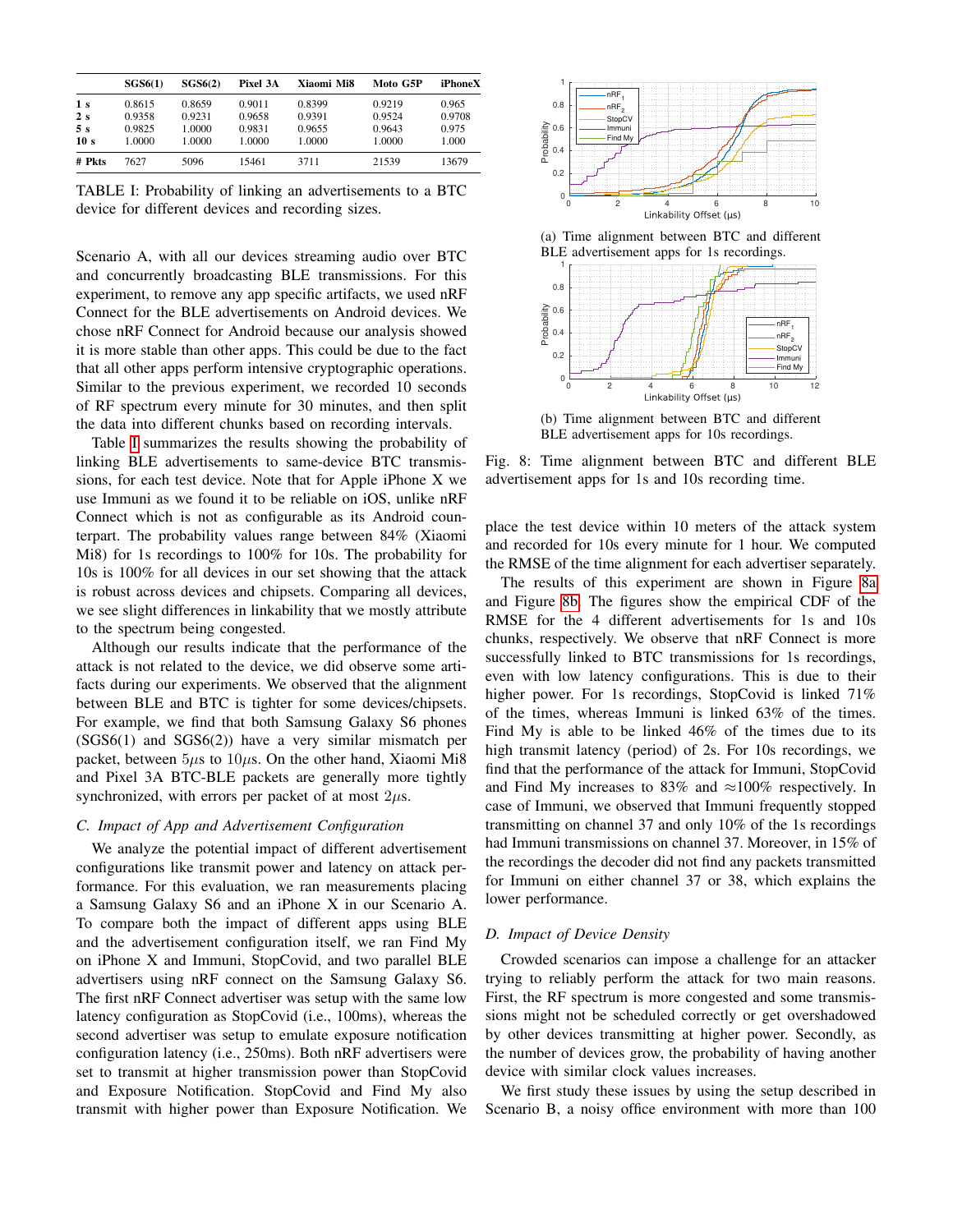<span id="page-9-0"></span>

(a) Attack performance for 1s recordings for different BLE apps in a crowded scenario.



(b) Attack performance for 10s recordings for different BLE apps in a crowded scenario.

Fig. 9: ECDF of the RMSE of the linkability between BTC and different BLE applications in a crowded scenario.

BLE devices and 20 BT devices due to the proximity to two IoT labs. In order to test differences in apps and configuration parameters, we set two of our devices, Xiaomi Mi 8 and Motorola Moto G5 Plus to stream audio and run two BLE advertisers - the former with nRF Connect and StopCovid, and the latter with nRF Connect and Exposure Notification. We place these devices within 10 meters of the attack system and record 60 samples of 10s each.

Our results showcase considerable loss of BLE advertisement packets due to the congestion. For the same time duration, we were able to record 7811 advertisements for StopCovid, 3746 for Exposure Notification and 8156 for nRF Connect in the low traffic Scenario A. In Scenario B, the recorded advertisements were reduced to 2019, 497 and 5894, respectively. Consequently, the results for RMSE of the time alignment for 1s and 10s recordings in Figure [9](#page-9-0) shows a drop in the performance of the attack. For 1s recordings (Figure [9a\)](#page-9-0), the probability drops to 55% and 44% for StopCovid and Exposure Notification, respectively. For 10s recordings (Figure [9b\)](#page-9-0), the attack remains robust at 90% and 82% for StopCovid and Exposure Notification, respectively. Another side effect is that, due to the number of advertisements getting reduced, the system adapts the minimum count of packets used to perform the linkability to ensure that it does not decrease the attack performance. This fact along with the increase in volume of advertisements leads to the appearance of multiple false positives. Analysing the two test devices, out of 120 measurements of 10s each, the algorithm incorrectly linked 11 advertisements.

In order to evaluate the impact of a high number of BTC devices, we take the same devices, Xiaomi Mi8 and Moto G5 Plus, to Scenario A and we isolate them from the high BLE traffic while we increase the number of BTC devices by setting up 20 additional IOGEAR Bluetooth 4.0 dongles constantly transmitting.This leads to 30 total number of BTC devices, similar to the BTC density in Scenario B, while BLE advertisements density remain low to average. Our results show that, for this scenario, Exposure Notification and StopCovid linkability probabilities increase to 76% and 71% for 1s recordings, whereas 10s recordings increase linkability above 97% for both apps. Comparing these results to the ones on Scenario B, we find that BLE is generally the bottleneck for the attack, due to its limited channels and lower power transmissions, whereas BTC has higher power and transmissions are not as impacted by interference and collisions.

### *E. Impact of Mobile Device BTC Traffic*

Even when an active BTC session is not taking place, in many cases, a paired device may still remain connected. In such cases, the device may not transmit several BTC packets but still periodically send BTC keep-alive packets to the paired device. An attacker can exploit these keep-alive packets to execute the attack.

To test the impact of these periodic keep-alive transmissions, we used three smartphones - Xiaomi Mi8, Samsung Galaxy S6 and Motorola Moto G5 Plus in our Scenario A setup. We paired each one of these devices to a Bluetooth headset, but did not stream any music to them. As a result, these BTC connections were idle during the experiment with the exception of the keep-alive packets. The devices were all setup to transmit BLE advertisements during the entire experiment spanning 600s.

Our results indicate that devices in BTC idle mode transmit only few packets per second. For our test devices, this frequency was between 1.5 and 5 packets per second on average similar to the BLE advertisement rate. For reference, the same devices transmit about ten times more packets per second when they are streaming audio. Even with the reduced rate, our results show that the linkability per device drops, however, it is still quite good. For 10s recordings, we achieve ≈90% linkability for both nRF Connect and Exposure Notification advertisements. For 1s recordings, we achieve an attack performance of 80%. This suggests that the attack is robust even when the transmissions are sporadic, as long as the BTC and BLE packet timestamps are near each other.

# *F. Impact of Mobility and Range*

As BTC transmissions can travel distances of more than 100 meters, they can be decoded from a distance without dedicated hardware. However, BLE advertisements are frequently configured with low transmit power to reduce the transmission range. A good example of this is Exposure Notification which has a maximum range of 10 meters. As such, distance impacts the attack performance mainly because of the difficulty to decode BLE transmissions. As for mobility, the Doppler effect due to relative speeds between receiver and transmitter can shift the frequency of the received signal, potentially jeopardizing decoding for both BLE and BTC transmissions.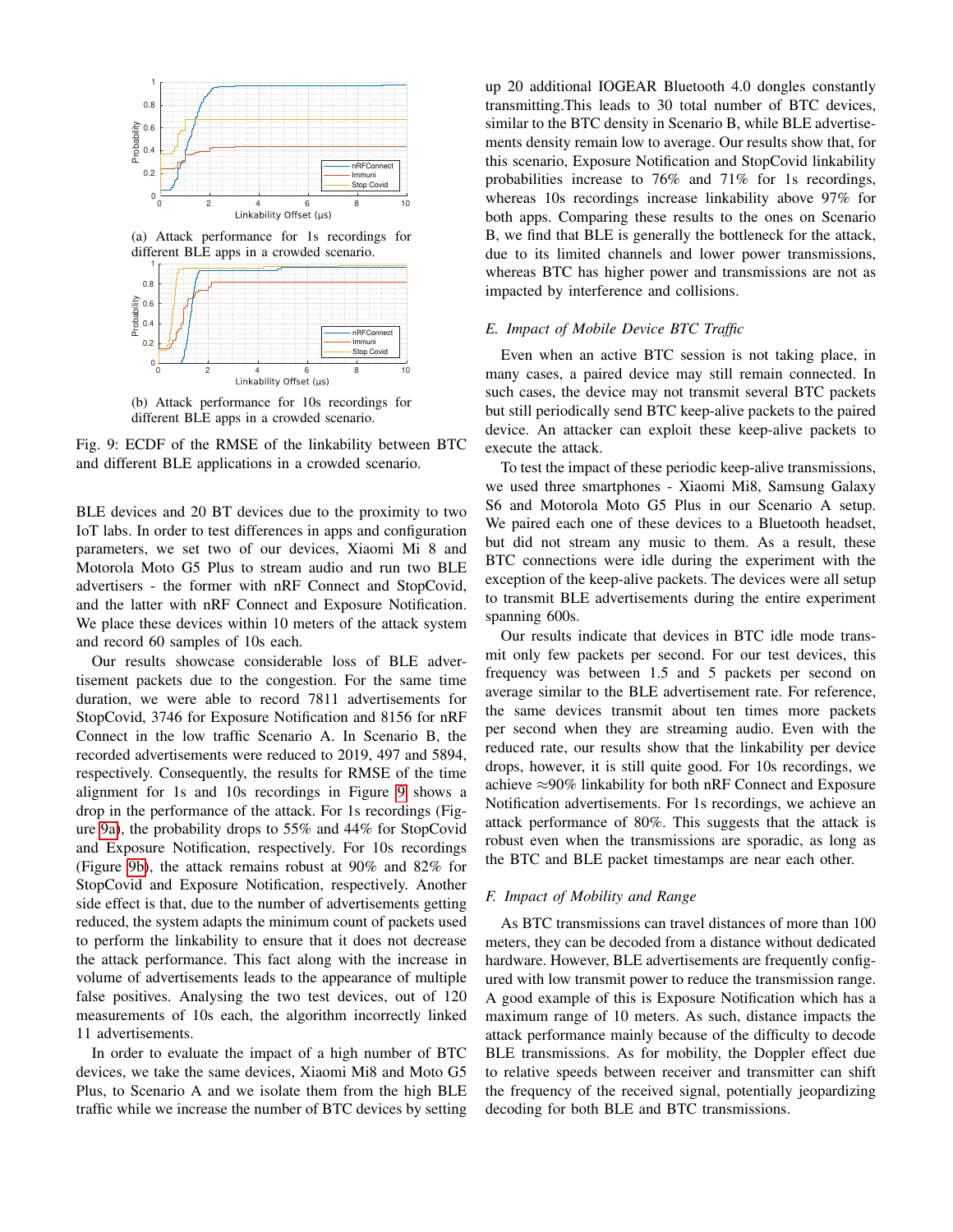<span id="page-10-0"></span>

|                 | Walking |       |       |                    |      | Running |             |       |                |      |
|-----------------|---------|-------|-------|--------------------|------|---------|-------------|-------|----------------|------|
|                 | nRF     | Stop  |       | Imm.   Imm.   Find |      | nRF     | <b>Stop</b> |       | Imm. Imm. Find |      |
|                 |         | Covid | (An.) | (iOS)              | Mv   |         | Covid       | (An.) | (iOS)          | Mv   |
| 1s              | 0.95    | 0.75  | 0.80  | 0.90               | -    | 0.80    | 0.53        | 0.21  | 0.74           |      |
| 5s              | 0.98    | 0.87  | 1.00  | 0.93               | 0.87 | 0.95    | 0.81        | 0.60  | 0.98           | 0.76 |
| 10 <sub>s</sub> | .00     | 0.98  | .00   | 0.97               | 0.93 | 0.97    | 1.00        | 0.77  | 1.00           | 00.1 |

TABLE II: Linkability in walking and running scenarios.

To study the viability of the attack from a distance, we setup a Xiaomi Mi8, Motorola Moto G5 Plus and iPhone X at different distances (20, 40, and 60m) from the attacker in Scenario C. The Android devices are setup to transmit high power advertisements using nRF Connect, concurrently with Immuni and StopCovid advertisements,whereas iPhone X is set up to transmit Immuni and Find My advertisements. Instead of using an omnidirectional antenna, this time we use a directional antenna with higher gain to get better coverage.

Our results show that nRF Connect advertisements are easily spotted due to high transmit power and the linkability attack has a probability above 90% even for a distance of 60m. On the other hand, we did not see any Android Exposure Notification advertisements at 60m. At 20 and 40m, the system was able to record 17 advertisements in a 300s period which is not enough recordings for a successful attack. However, for Exposure Notifications coming from the iPhone X, we are able to link them correctly with a probability of 80% even for a distance of 60m. This is in line with the results for Find My, which we are able to link with a 75% probability at 60 meters. The good results for iPhone X are due to Apple devices transmitting BLE advertisements at high power. Lastly, StopCovid, with a transmit power between the other apps, did not see many advertisements for 60m but reported a linkability of 70% and 90% at 40 and 20m, respectively.

To study the impact of mobility, we carry out our measurements in Scenario C. We set the receiver at a fixed position and we use the same setup in terms of devices and apps as we used for the distance measurements. The devices are moving within a maximum distance of 20 meters from the receiver at two different speed levels, walking and running.

Results for this experiment are summarized in Table [II.](#page-10-0) We only showcase results for 5s and 10s for Find My due to its advertisement periodicity being 2s. At a walking speed, we were able to link the advertisements for all apps -except Find My- with at least 75% probability for 1s recordings. At a running pace, the linkability percentage was notably lower for certain apps. For 1s recordings, nRF Connect still had a linkability above 90% but Stop Covid dropped to 55% and Exposure Notification dropped to 21% as the decoder missed multiple packets coming from the Android device. Despite its lower performance on Android, Immuni on IphoneX demonstrated to be more reliable due to the high power used for its transmissions, and the attack performance was not particularly affected by speed. Similarly, Find My was not affected by dynamism, leading to high linkability values for both scenarios. For 10s recordings linkability on most apps perform well, including Exposure Notification for Android which was able to be linked 77% of the time.

# *G. Summary of Attack Performance and Limitations*

Evaluating the performance of the attack under varying scenarios and setups, we observe that the attack proves to be highly reliable and robust across device models and chipsets. This is true even in scenarios that would, intuitively, be challenging. For instance, the probability of linking BLE advertisements with same-device BTC transmissions is between 80% and 95% in a crowded environment with more than 100 BLE advertisers and significant congestion. Another challenging scenario is when a BTC connection on a device is idle and just transmitting sporadic keep-alive messages. In this scenario, an attacker is able to correctly link BLE advertisements 90% of the time.

The results indicate that BLE advertisements transmitted with higher power have higher probability of linkage with BTC transmissions. For example, the Find My app uses high transmit power and high transmission period (2s) and is more vulnerable to the attack than apps using the Exposure Notification service on Android. This is because, although the Exposure Notification service transmits more frequently (every 250 - 280ms), the transmit power is low increasing the chances of the decoder missing packets.

To make matters worse for victim(s), the attacker does not need to obtain sufficient data to execute the attack. Our results indicate that the probability of linking correctly a device is already above 90% for 10s recordings in most scenarios. Shorter recording times do see a performance drop, but the attack is still successful even for 1s recording times. This is especially true in low traffic scenarios, where 1s recordings have a linkability probability of above 75%.

In terms of limitations, without improvements to the BLE/BTC decoders, it is difficult to exploit the attack at distances over 80 meters and with speed increases. Scaling the exploitation of the vulnerability would require additional steps. For instance, the adversary could conduct the attacks at the entrance of a testing center or crowded spaces. Alternatively, we believe the attack can be implemented as a mobile (without SDR) within the Nexmon framework [\[33\]](#page-13-26). Finally, some protocols [\[15\]](#page-13-11) support enhancements based on a k-out-of-n secret sharing. We expect such schemes to limit the exploitation of the vulnerability to users with low mobility. On the other hand, since an adversary only needs  $k$  out of  $n$  advertisements, it might also extend the range of the attack if the shares results in shorter messages than the original advertisements.

# VIII. COUNTERMEASURES

We discuss countermeasures, their design, and implementation in Android to reduce the impact of the vulnerability.

#### *A. Measures for Reducing Attack Performance*

The identified vulnerability exploits fundamental design decisions in the Bluetooth standard. As such, complete mitigation of the attack may require significant changes, unlikely to happen in the near future. We note that for specific applications (e.g., contact tracing), the vulnerability can also be mitigated by designing schemes that avoid user-to-user exchanges over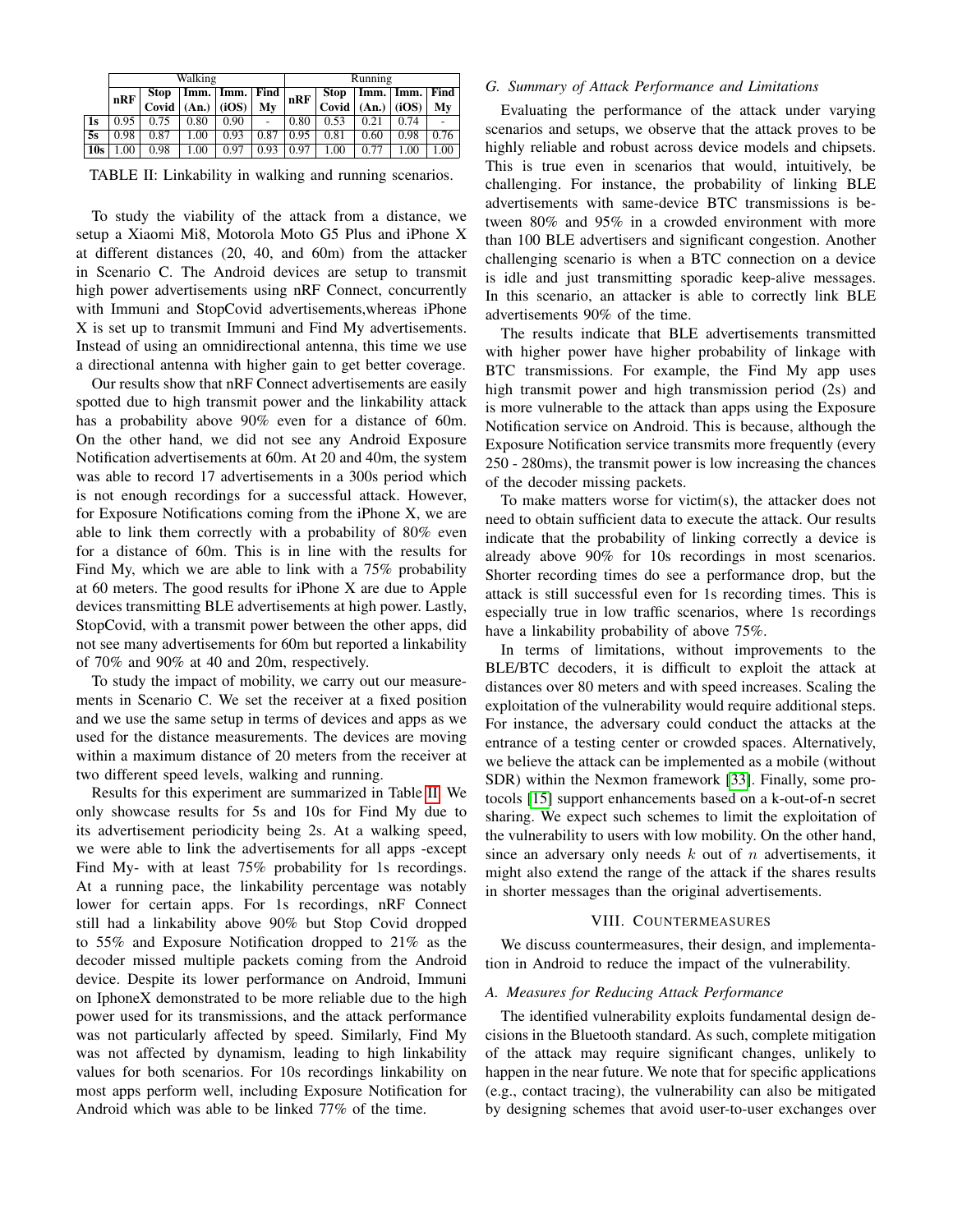BLE advertisements (e.g., VenusTrace [\[39\]](#page-13-32)). Below, we outline some countermeasures that can be implemented for the Android OS to reduce the attack performance.

*1) Disable BTC when inactive:* The Android OS does not automatically disable BTC on the device when inactive. This increases the likelihood of the BTC-BLE linkage attack as the device can connect to any paired device in proximity. Note than any app that requests the android.permission.BLUETOOTH\_ADMIN permission can also enable BTC on the device. Therefore, the functionality to proactively disable BTC should be implemented directly into the Android OS.

2) Reduce BLE Tx power when BTC connected: The Android OS currently does not restrict concurrent BTC and BLE transmissions. When a smartphone user is using BTC (e.g., streaming music), disabling BTC will result in usability concerns. Disabling BLE is also not feasible as that may disable health applications (e.g., Exposure Notification, Samsung Health) that use BLE for their services. One potential measure to limit the attack radius (e.g., to 6-10 meters) can be to reduce the BLE  $Tx$  power when a BTC connection is active and restore original  $Tx$  power once BTC is disabled.

<span id="page-11-0"></span>*3) Restart Advertisements instead of Randomization:* One measure to protect against BLE pre- and post- randomization linkage attacks can be to restart the advertisements every few minutes instead of randomizing the MAC address. By introducing a small random delay before each restart, the advertisements can be made to switch to a different clock and change the timing information.

*4) Minimize BLE* T x *power before Randomization:* Recall that the clocks used for channel hopping drift over time. As such, reducing the BLE advertisement  $Tx$  power to a minimum for a moment before randomization and restoring power after randomization can force a distant attacker to lose BLE advertisements and synchronization.

## *B. Implementing an Android System for Attack Mitigation*

Our objective with the Android mitigation system was to ensure that the system (1) does not affect the functionality of existing apps that use BTC and BLE, and (2) minimizes changes required to the Android Bluetooth stack. In terms of measures, we focused on the aforementioned measures like controlling the BTC state based on connection status, reducing the BLE  $Tx$  power when BTC is active, and minimizing the BLE  $Tx$  power before MAC randomization. Note that the system does not focus on restarting BLE advertisements (see section [VIII-A3\)](#page-11-0) as this measure violates our objective of not affecting app functionality. We also note that certain mitigations may not work against a determined attacker who uses powerful antennas to execute the attack from a distance. Our implemented system addresses the above measures utilizing two levels of abstraction. First, we extend the current Android Bluetooth stack to address problems that allows an attacker to launch the attacks more easily. Next, we build upon these extensions to opportunistically change the state of BTC and BLE transmissions based on how the medium is being

utilized by the user and installed apps. The change in state also generates user notifications that users can view on their devices. These notifications show (and warn) the users when BTC and BLE are concurrently used on the system.

*1) Extensions to the Android Bluetooth stack:* The Android Bluetooth stack presents a serious problem that both BTC and BLE are controlled using the same API. There are only two possible states - BTC Off, BLE Off (BTC\_OFF\_BLE\_OFF) reachable by invoking the disable API provided by the Android SDK BluetoothAdapter implementation; and BTC On, BLE On (BTC\_ON\_BLE\_ON) by invoking the enable API provided by the same class. There are currently no public APIs that apps can invoke to control BLE directly when BTC is disabled. This forces installed apps to enable BTC on the device even when they do not require any BTC services.

We solve the above problem in our system by decoupling BTC and BLE, enabling BLE on the device even when BTC is disabled. More precisely, our system introduces a new state BTC Off, BLE On (BTC\_OFF\_BLE\_ON) that allows installed apps to use BLE without reliance on BTC. We implemented this new state by creating public wrappers around hidden APIs in the Android source code using Java Reflection. The Android Bluetooth stack implements methods (e.g., enableBLE, disableBLE, isLeEnabled) in the BluetoothAdapter class that can be invoked to enable and disable BLE on the device. These methods have a scope defined as  $public$  in the source code, it is just that the APIs are not documented in the Android SDK. We must also note that the above methods are protected using the same permissions as BTC (android.permission.BLUETOOTH\_ADMIN). As such, our new state does not introduce any security vulnerabilities in the Android ecosystem. Implementing this wrapper does not require any changes to the Android OS, nor does it require rooting the device or installing third-party frameworks. We will make this wrapper open-source as an Android library to prevent apps from invoking the BTC\_ON\_BLE\_ON state (and enabling the attack) in the future.

*2) Implementing Measures limiting the attacks:* The states BTC\_OFF\_BLE\_OFF, BTC\_OFF\_BLE\_ON, and BTC\_ON\_- BLE\_ON can be utilized to implement the protections from the attack. To implement the countermeasures, we require the capability of updating an app's BLE transmissions without instrumenting the app or changing its functionality. In all versions of Android, this is infeasible due to obvious security reasons. To achieve our objective, we implemented the system as an extension of the MATRIX framework [\[40\]](#page-13-33). The framework enables our system to insert code into Android SDK APIs before or after the API invocation, the BLE Advertiser API in our case. We preferred this approach over modifying the Android source to quickly ship this protection to millions of users who already use Xposed [\[41\]](#page-13-34) on their devices.

Our system tracks the count of BTC connections, BLE connections and BLE advertisers to determine the current state of the device. The Android OS implements *broadcast intents* that all apps can register to receive certain device updates. Our system uses the intent action BOOT\_COMPLETED to track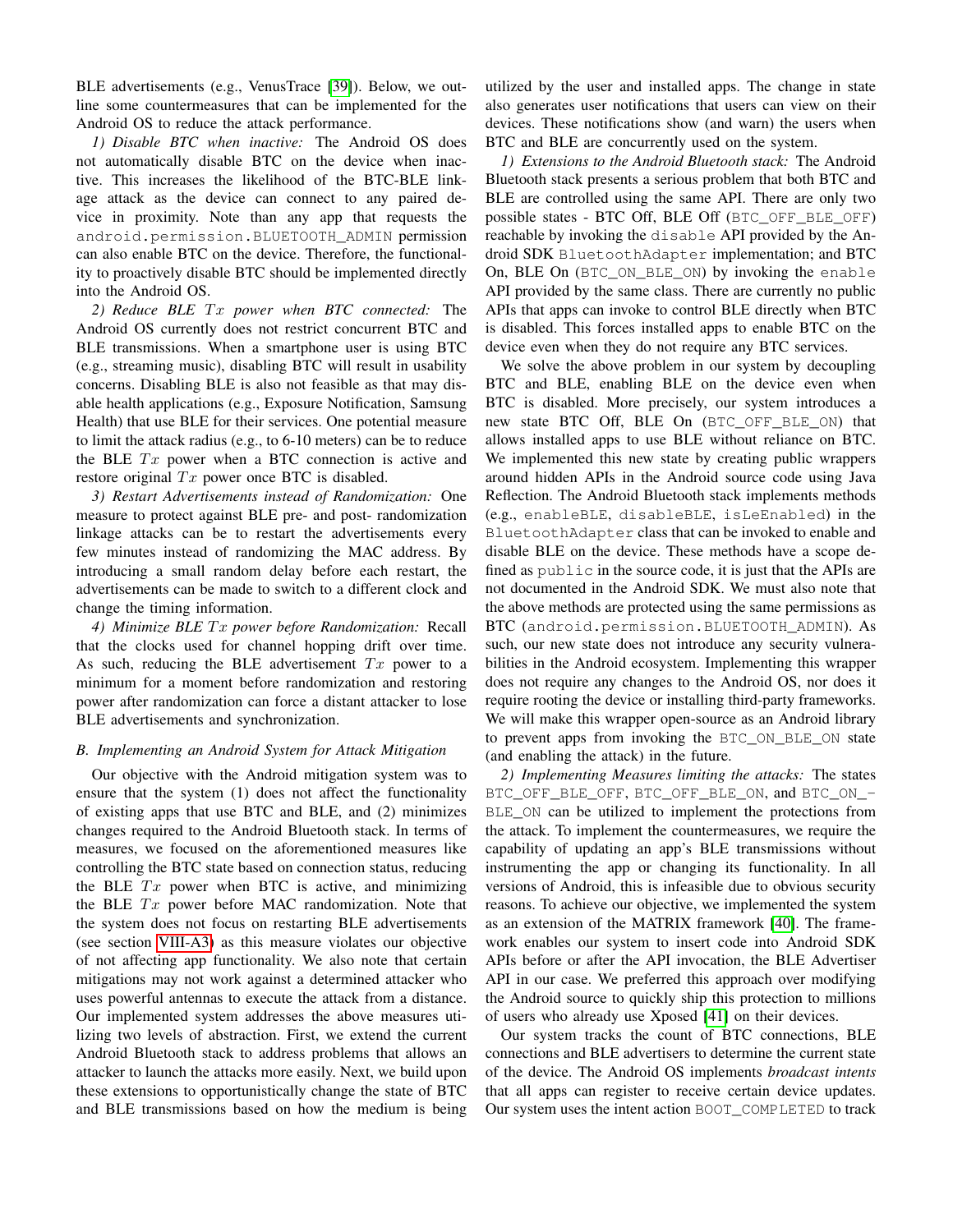when a device has booted up and enters the default state of BTC\_OFF\_BLE\_ON. To track the count of BTC connections, the system tracks the intent actions ACL\_CONNECTED and ACL\_DISCONNECTED which are broadcast whenever a BTC paired device connects and disconnects with the device. To track BLE connections, the system tracks the intent actions BLE\_ACL\_CONNECTED and BLE\_ACL\_DISCONNECTED. The above BLE intents are not documented in the Android SDK and we found these intents during our analysis of the Android code. Unfortunately, there are no intents to track BLE advertisers. As such, we rely on the Xposed framework to insert counters into the methods startAdvertisingSet and stopAdvertisingSet of the BluetoothLeAdvertiser class to track the count of BLE advertisers. These methods are also used to record an app's advertising parameters (e.g., service UUID, Tx power, service data) in order to modulate the BLE Tx power.

The system implements state transitions that are triggered whenever the counts are updated, i.e., whenever any BTC and BLE connections or disconnections occur. In many cases, even when the counts change, the transitions do not occur as the device state remains the same (e.g., two apps now broadcasting BLE advertisements instead of one). At each update, a notification is generated that the user can view on the device to see a list of all BTC, BLE connections and BLE advertisements. Specifically, the system implements the following two important transitions and parameter updates -

- BTC\_OFF\_BLE\_ON  $\rightarrow$  BTC\_ON\_BLE\_ON: This transition occurs when the user or an app enables BTC on the device. If no BTC connection is established within a reasonable time, the system switches back to BTC\_OFF\_BLE\_ON state. To reduce the BTC-BLE linkage attack radius, all BLE advertisers active on the device switch to a low power transmission mode. In this mode, the advertisements just have enough power to be reachable within a 6-10 meters radius of the device. The Tx power update is achieved using the Xposed framework by inserting custom code in the setTxPowerLevel method of the AdvertisingSet-Parameters class of the Android SDK.
- BTC\_ON\_BLE\_ON  $\rightarrow$  BTC\_OFF\_BLE\_ON: This transition occurs when all paired BTC devices have disconnected from this device. As BTC is disabled, the possibility of BTC-BLE linkage attacks is eliminated. Therefore, all BLE advertisers are switched back to their regular transmission powers. As the risk of pre- and post- randomization linkage attack still exists, the system periodically switches all advertisers to minimum power transmission mode for a small duration. This is done so that an attacker outside this minimum range loses synchronization with the device and is unable to link the pre- and post- randomized MAC addresses.

The system is intended to reduce the attack performance rather than eliminating the attack. The system does not enforce changes to apps that currently enable BTC to transmit BLE advertisements. Instead, we intend to spread awareness of this problem and provide developers a library to easily switch to the more secure BTC\_OFF\_BLE\_ON state. We validated the library by implementing a BLE Advertiser app without using any BTC code and observed that it works reliably<sup>[1](#page-12-0)</sup>. We believe that eliminating this attack would require significant changes to the BTC and BLE chipsets. Such extensive changes are outside the scope of this work.

#### *C. Impact of the Mitigation System on Attack Performance*

To verify the mitigation system, we loaded it on a Google Pixel smartphone. We performed the same experiment twice for 200 seconds each - once using a factory image and another one using our mitigation system. In both cases, we paired the smartphone with a headset and streamed audio to it with pauses in between. The device was setup to transmit BLE advertisements at high transmit power. The device was placed at a 15 meter distance from the attack system.

In the first experiment using the factory image, the attack system was able to decode 826 advertisements transmitted from the device. In addition, 1497 BTC transmissions were also recorded. In the second experiment using our mitigation system, the attack system was not able to decode any BLE advertisements. This was because the mitigation system automatically switched the BLE advertiser to a low power mode to mitigate the BTC-BLE linkage attacks. There was no degradation in BTC audio streaming, as the attack system still recorded 2035 BTC packets during the experiment. We verified the range of the advertisements using a BLE scanner app and found that an attacker would need to be as close as 6 meters to the victim(s) to execute a successful attack. The BLE advertiser restored the transmit power automatically when the BTC headset was disconnected.

We also modified the StopCovid app source code to determine how much effort app developers would require to use our more secure BTC\_OFF\_BLE\_ON state. We note that, with the exception of method name changes, we were able to run StopCovid without BTC by modifying only 6-8 lines of code. As such, we believe that app developers can easily protect their users from this attack by using our mitigation system.

#### IX. CONCLUSION

We reveal that apps that rely on BLE advertisements are vulnerable to tracking by linking the advertisements to Bluetooth Classic frames, and ultimately to the device's globally unique identifier (BDADDR). Despite challenges in exploiting the coupling between BTC and BLE, our analysis allowed us to develop a proof-of-concept end-to-end attack that is highly reliable across devices, mobile apps, type of traffic, density of devices and range. We proposed, implemented, and evaluated a set of effective countermeasure for Android, and disclosed our findings and mitigations to Apple and Google.

#### ACKNOWLEDGMENT

This work was partially supported by grants NAVY/N00014-20-1-2124, NCAE-Cyber Research Program, and NSF/DGE-1661532.

<span id="page-12-0"></span><sup>1</sup>A video demonstration is available at [https://www.dropbox.com/s/](https://www.dropbox.com/s/4k1lquq2m8rzzua/BTController.mp4?dl=0) [4k1lquq2m8rzzua/BTController.mp4?dl=0.](https://www.dropbox.com/s/4k1lquq2m8rzzua/BTController.mp4?dl=0)